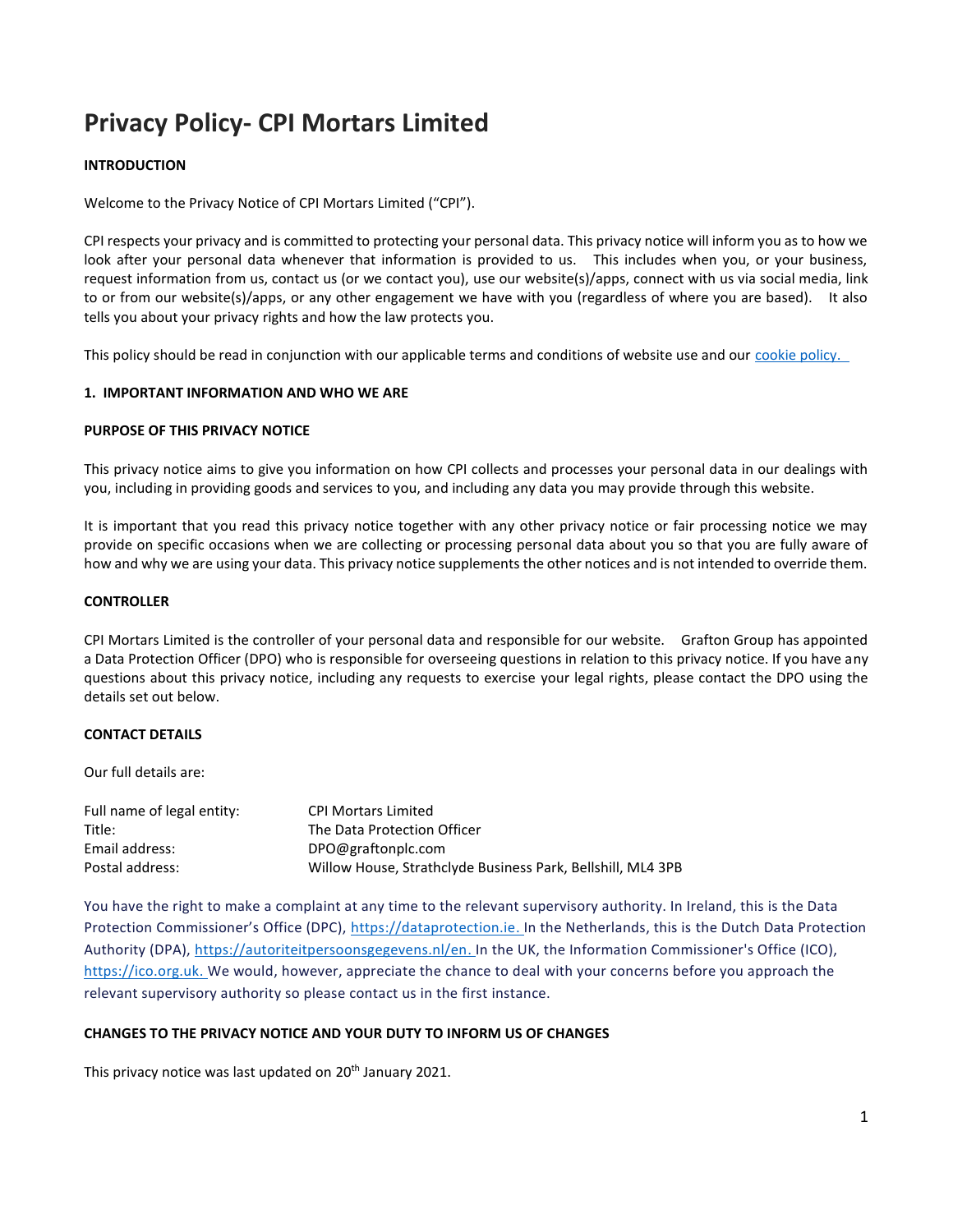It is important that the personal data we hold about you is accurate and current. Please keep us informed if your personal data changes during your relationship with us.

## **THIRD-PARTY LINKS**

Our website may include links to third-party websites, plugins and applications. Clicking on those links or enabling those connections may allow third parties to collect or share data about you. We do not control these third-party websites and are not responsible for their privacy statements. When you leave our website, we encourage you to read the privacy notice of every website you visit.

# **2. THE DATA WE COLLECT ABOUT YOU**

Personal data, or personal information, means any information about an individual from which that person can be identified. It does not include data where the identity has been removed (anonymous data).

We may collect, use, store and transfer different kinds of personal data about you which we have grouped together as follows:

- **Identity Data** includes first name, last name, username or similar identifier, marital status, title, date of birth and gender.
- **Contact Data** includes billing address, home address, email address and telephone numbers.
- **Financial Data** includes payment card details and, where you or your business have or apply for a credit account with us, bank account details and information held by credit reference and fraud prevention agencies.
- **Transaction Data** includes details about you/your business trading history, including payments from you/your business.
- **Technical Data** includes internet protocol (IP) address, your login data, browser type and version, browser plug-in types and versions, operating system and platform and other technology on the devices you use to access this website/or any app.
- **Profile Data** includes your username and password, products/services provided to you/your business, feedback and survey responses.
- **Usage Data** includes information as to how you use our website.
- **Marketing and Communications Data** includes your preferences as to whether you are happy to receive marketing from us and, if so, your communication preferences.

We also collect, use and share **Aggregated Data** such as statistical or demographic data for any purpose. Aggregated Data may be derived from your personal data but is not considered personal data in law as this data does **not** directly or indirectly reveal your identity. For example, we may aggregate your Usage Data to calculate the percentage of users accessing a specific website feature. However, if we combine or connect Aggregated Data with your personal data so that it can directly or indirectly identify you, we treat the combined data as personal data which will be used in accordance with this privacy notice.

In the normal course, we will not collect **Special Categories of Personal Data** about you.

# **IF YOU FAIL TO PROVIDE PERSONAL DATA**

Where we need to collect personal data by law, or under the terms of a contract we have with you and you fail to provide that data when requested, we may not be able to perform the contract we have or are trying to enter into with you (for example, to provide you with goods or services). In this case, we may have to cancel a contract you have with us but we will notify you if this is the case at the time.

## **3. HOW IS YOUR PERSONAL DATA COLLECTED?**

We use different methods to collect data from and about you including through: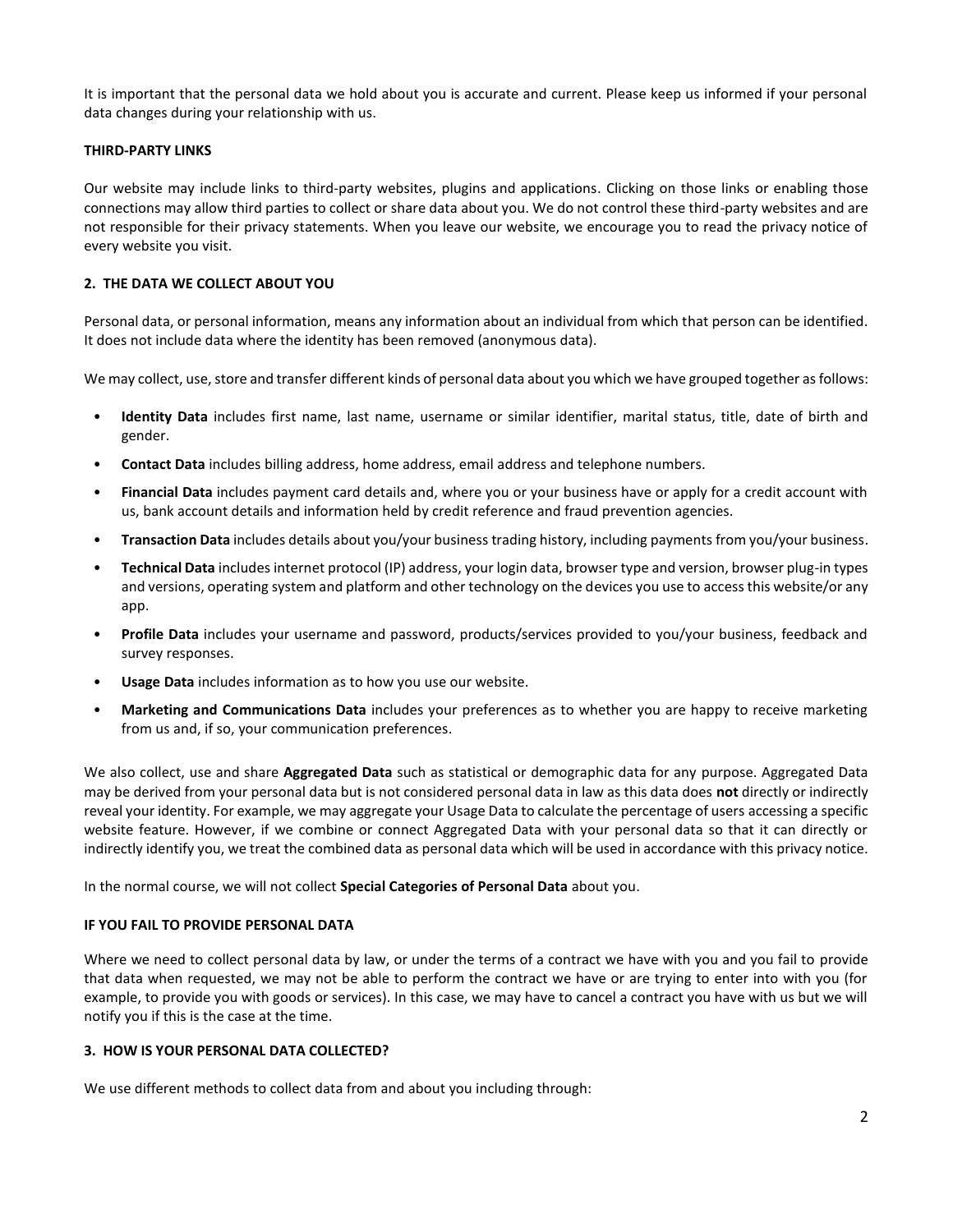- **Direct interactions.** You may give us your Identity, Contact and Financial Data by filling in forms or by corresponding with us by post, phone, email, via this website, apps or on social media, or otherwise. This includes personal data you provide when you or your business :
	- subscribe to our alerts service;
	- request corporate materials, brochures or other promotional or marketing materials to be sent to you/your business;
	- enter a competition, or respond to a promotion or survey; or
	- give us some feedback.
- **Automated technologies or interactions.** As you interact with our website, we may automatically collect Technical Data about your equipment, browsing actions and patterns. We collect this personal data by using cookies, server logs and other similar technologies. Please see our **cookie policy** for further details.

#### **4. HOW WE USE YOUR PERSONAL DATA**

We will only use your personal data when the law allows us to. Most commonly, we will use your personal data in the following circumstances:

- Where we need to perform the contract we are about to enter into or have entered into with you.
- Where it is necessary for our legitimate interests (or those of a third party) and your interests and fundamental rights do not override those interests.
- Where we need to comply with a legal or regulatory obligation.

#### **PURPOSES FOR WHICH WE WILL USE YOUR PERSONAL DATA**

We have set out below, in a table format, a description of the ways we plan to use your personal data, and which of the legal bases we rely on to do so. We have also identified what our legitimate interests are where appropriate.

Note that we may process your personal data for more than one lawful ground depending on the specific purpose for which we are using your data.

| <b>Purpose/Activity</b>                                                                                                                                        | Type of data                                                                                   | Lawful basis for processing including basis of<br>legitimate interest                                                                                                                                       |
|----------------------------------------------------------------------------------------------------------------------------------------------------------------|------------------------------------------------------------------------------------------------|-------------------------------------------------------------------------------------------------------------------------------------------------------------------------------------------------------------|
| To respond to an enquiry from you.                                                                                                                             | (a) Identity<br>(b) Contact                                                                    | Necessary to take steps at your request prior to<br>entering into a contract with you.                                                                                                                      |
| To manage our relationship with you<br>which will include:<br>(a) Notifying you about changes to our<br>terms or privacy policy<br>(b) Asking you for feedback | (a) Identity<br>(b) Contact<br>(c) Profile<br>(d) Marketing and<br>Communications<br>(e) Usage | Performance of a contract with you<br>Necessary to comply with a legal obligation<br>Necessary for our legitimate interests (to keep<br>our records updated and to study how customers<br>use our services) |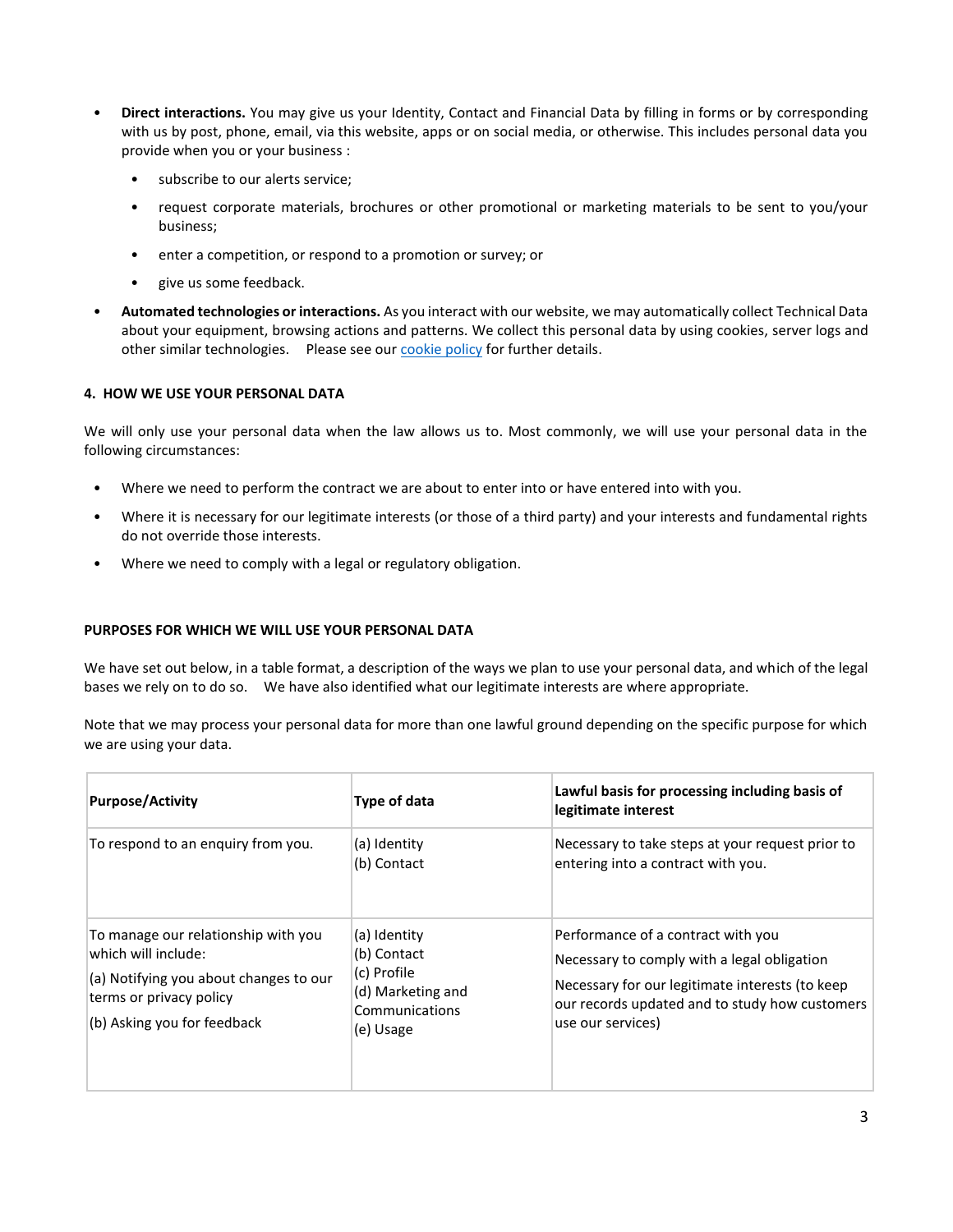| To administer and protect our business<br>including our website (including<br>troubleshooting, data analysis, testing,<br>system maintenance, support, reporting<br>and hosting of data) | (a) Identity<br>(b) Contact<br>(c) Technical                               | Necessary for our legitimate interests (for<br>running our business, provision of administration<br>and IT services, network security, to prevent<br>fraud, and in the context of a business<br>reorganisation or group restructuring exercise)<br>Necessary to comply with a legal obligation |
|------------------------------------------------------------------------------------------------------------------------------------------------------------------------------------------|----------------------------------------------------------------------------|------------------------------------------------------------------------------------------------------------------------------------------------------------------------------------------------------------------------------------------------------------------------------------------------|
| To deliver relevant website content to<br>you [and measure or understand the<br>effectiveness/usability of our website                                                                   | (a) Identity<br>(b) Contact<br>(c) Profile<br>(d) Usage<br>(e) Technical   | Necessary for our legitimate interests (to study<br>how customers use our services, to develop<br>them, to grow our business and to inform our<br>marketing strategy)                                                                                                                          |
| To use data analytics to improve our<br>website, services, marketing and<br>customer relationships                                                                                       | (a) Technical<br>(b) Usage                                                 | Necessary for our legitimate interests (to define<br>types of customers for our services, to keep our<br>website updated and relevant, to develop our<br>business and to inform our marketing strategy)                                                                                        |
| To deal with issues, complaints or<br>disputes arising out of our relationship<br>with you/your business, and to prevent<br>or detect crime, including fraud                             | (a) Identity<br>(b) Financial<br>(c) Technical<br>(d) Profile<br>(e) Usage | To establish, exercise or defend legal claims                                                                                                                                                                                                                                                  |

When we refer to legitimate interests we mean the interest of our business in conducting and managing our business to enable us to give you the best service/product. We make sure we consider and balance any potential impact on you (both positive and negative) and your rights before we process your personal data for our legitimate interests. We do not use your personal data for activities where our interests are overridden by the impact on you (unless we have your consent or are otherwise required or permitted to by law).

# **COOKIES**

You can set your browser to refuse all or some browser cookies, or to alert you when websites set or access cookies. If you disable or refuse cookies, please note that some parts of this website may become inaccessible or not function properly. For more information about the cookies we use, please see ou[r cookie policy.](https://www.cpieuromix.com/wp-content/uploads/2021/01/Cookie-policy.pdf)

# **CHANGE OF PURPOSE**

We will only use your personal data for the purposes for which we collected it, unless we reasonably consider that we need to use it for another reason and that reason is compatible with the original purpose. If you wish to get an explanation as to how the processing for the new purpose is compatible with the original purpose, please *[Contact](https://www.cpieuromix.com/contact-us/)* us.

If we need to use your personal data for an unrelated purpose, we will notify you and we will explain the legal basis which allows us to do so.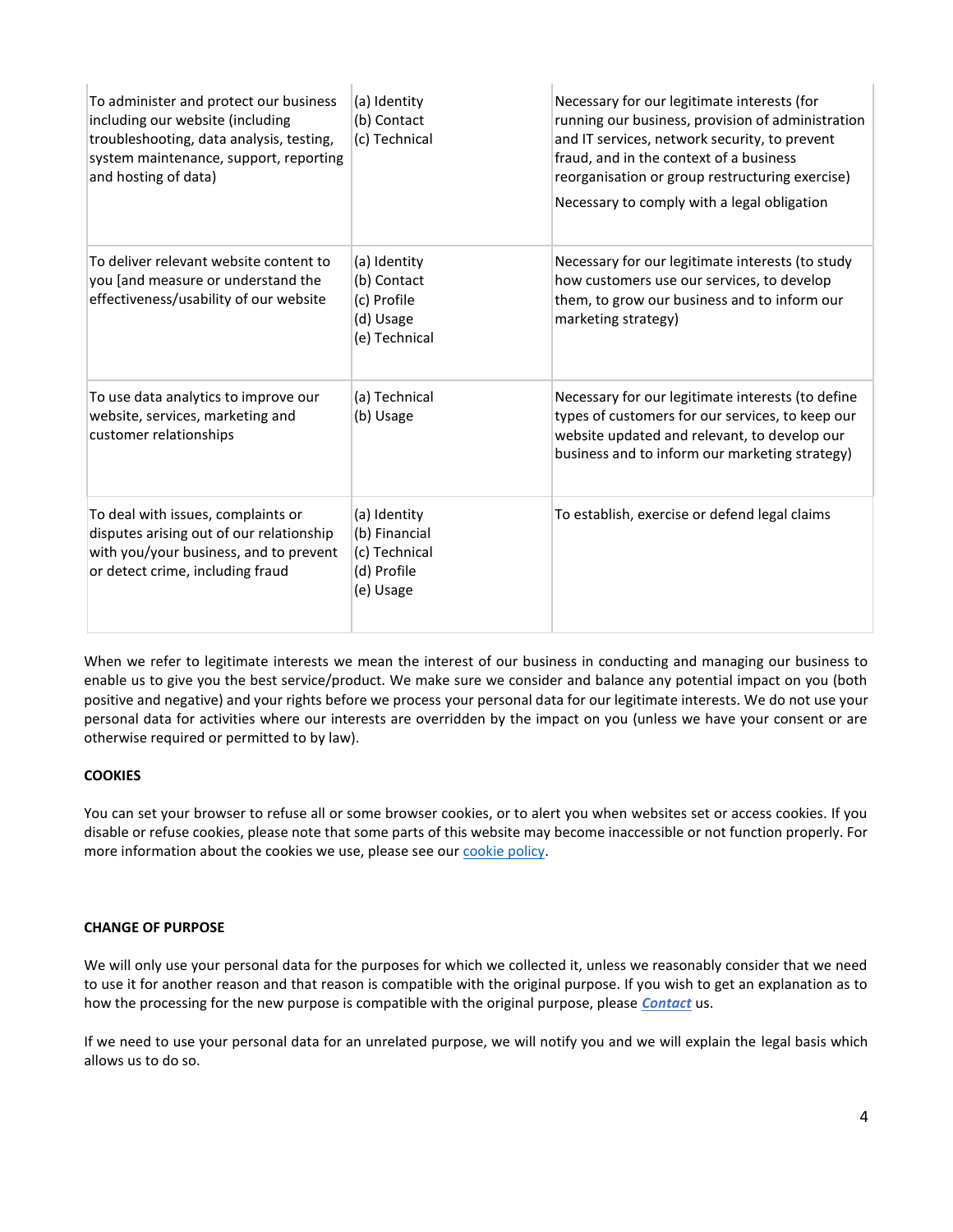Please note that we may process your personal data without your knowledge or consent, in compliance with the above rules, where this is required or permitted by law.

# **5. DISCLOSURES OF YOUR PERSONAL DATA**

We may have to share your personal data with the categories of parties set out below for the purposes set out in the table in paragraph 4 above.

- Other companies in the Grafton Group based within either the European Economic Area or in the United Kingdom involved in providing goods and/or services to you, whether directly or providing underlying infrastructure services.
- External third parties, including:
	- business partners, suppliers and sub-contractors for the performance of any contract we enter into with them or you;
	- analytics and search engine providers that assist us in the improvement and optimisation of our services and website;
	- professional advisers, including lawyers, banks, auditors and insurers;
	- HM Revenue and Customs, regulators and other authorities;
	- entities involved in credit checking and anti-fraud activities, crime prevention/detection, risk assessment and management and dispute resolution.
- Third parties whom we may choose to sell, transfer, or merge parts of our business or our assets. Alternatively, we may seek to acquire other businesses or merge with them. If a change happens to our business, then the new owners may use your personal data in the same way as set out in this privacy notice.

Where these third parties are our processors, we require them to respect the security of your personal data and to treat it in accordance with the law. We do not allow our third-party processors to use your personal data for their own purposes and only permit them to process your personal data for specified purposes and in accordance with our instructions. Some of the third parties mentioned above, for example many professional advisers and HM Revenue and Customs, are controllers who, like us, are subject to specific obligations under data protection law, and who will have their own privacy notices setting out how they deal with personal data.

# **6. TRANSFERS OF YOUR PERSONAL DATA**

We may transfer your Personal Data outside of the United Kingdom to certain other recipients (other Grafton Group companies and our third party service providers) who process your Personal Data on our behalf.

Where such transfers of Personal Data occur, we look to ensure a similar degree of protection is afforded to it by ensuring at least one of the following safeguards is implemented:

- Transferring your personal data to countries that have been deemed to provide an adequate level of protection for personal data by the European Commission and UK Government. The UK Government has stated that transfers to the EEA can continue following the end of the Brexit transition period, as the EEA is considered to grant adequate data protection. This decision is to be kept under review and we will be monitoring this in order to update our practices accordingly. [For further details, see *[European Commission:](https://eur03.safelinks.protection.outlook.com/?url=https%3A%2F%2Fec.europa.eu%2Finfo%2Flaw%2Flaw-topic%2Fdata-protection%2Fdata-transfers-outside-eu%2Fadequacy-protection-personal-data-non-eu-countries_en&data=04%7C01%7CJane.Deeley-Graham%40graftonplc.com%7C90b72279db2c448b909d08d89ac35038%7Cf1ee9b919f5147339ec1421db2f3cac3%7C0%7C0%7C637429510970761224%7CUnknown%7CTWFpbGZsb3d8eyJWIjoiMC4wLjAwMDAiLCJQIjoiV2luMzIiLCJBTiI6Ik1haWwiLCJXVCI6Mn0%3D%7C1000&sdata=woI6snZcN7%2BvjEjLbIfFTaE0W%2FYY0XparXNJCsNut30%3D&reserved=0)  [Adequacy of the protection of personal data in non-EU countries](https://eur03.safelinks.protection.outlook.com/?url=https%3A%2F%2Fec.europa.eu%2Finfo%2Flaw%2Flaw-topic%2Fdata-protection%2Fdata-transfers-outside-eu%2Fadequacy-protection-personal-data-non-eu-countries_en&data=04%7C01%7CJane.Deeley-Graham%40graftonplc.com%7C90b72279db2c448b909d08d89ac35038%7Cf1ee9b919f5147339ec1421db2f3cac3%7C0%7C0%7C637429510970761224%7CUnknown%7CTWFpbGZsb3d8eyJWIjoiMC4wLjAwMDAiLCJQIjoiV2luMzIiLCJBTiI6Ik1haWwiLCJXVCI6Mn0%3D%7C1000&sdata=woI6snZcN7%2BvjEjLbIfFTaE0W%2FYY0XparXNJCsNut30%3D&reserved=0)*.]
- Where we use certain service providers, we may use specific contracts approved by the European Commission, and the Information Commissioner's Office in the UK, which give personal data the same protection it has in Europe. [For further details, see *[European Commission: Model contracts for the transfer of personal data to](https://eur03.safelinks.protection.outlook.com/?url=https%3A%2F%2Fec.europa.eu%2Finfo%2Fstrategy%2Fjustice-and-fundamental-rights%2Fdata-protection%2Fdata-transfers-outside-eu%2Fmodel-contracts-transfer-personal-data-third-countries_en&data=04%7C01%7CJane.Deeley-Graham%40graftonplc.com%7C90b72279db2c448b909d08d89ac35038%7Cf1ee9b919f5147339ec1421db2f3cac3%7C0%7C0%7C637429510970771219%7CUnknown%7CTWFpbGZsb3d8eyJWIjoiMC4wLjAwMDAiLCJQIjoiV2luMzIiLCJBTiI6Ik1haWwiLCJXVCI6Mn0%3D%7C1000&sdata=Xo9OYZLxKMJWgP5rS5Nn8FSX%2B2XhBSohb5R7n1X9wKs%3D&reserved=0)  [third countries](https://eur03.safelinks.protection.outlook.com/?url=https%3A%2F%2Fec.europa.eu%2Finfo%2Fstrategy%2Fjustice-and-fundamental-rights%2Fdata-protection%2Fdata-transfers-outside-eu%2Fmodel-contracts-transfer-personal-data-third-countries_en&data=04%7C01%7CJane.Deeley-Graham%40graftonplc.com%7C90b72279db2c448b909d08d89ac35038%7Cf1ee9b919f5147339ec1421db2f3cac3%7C0%7C0%7C637429510970771219%7CUnknown%7CTWFpbGZsb3d8eyJWIjoiMC4wLjAwMDAiLCJQIjoiV2luMzIiLCJBTiI6Ik1haWwiLCJXVCI6Mn0%3D%7C1000&sdata=Xo9OYZLxKMJWgP5rS5Nn8FSX%2B2XhBSohb5R7n1X9wKs%3D&reserved=0)*.]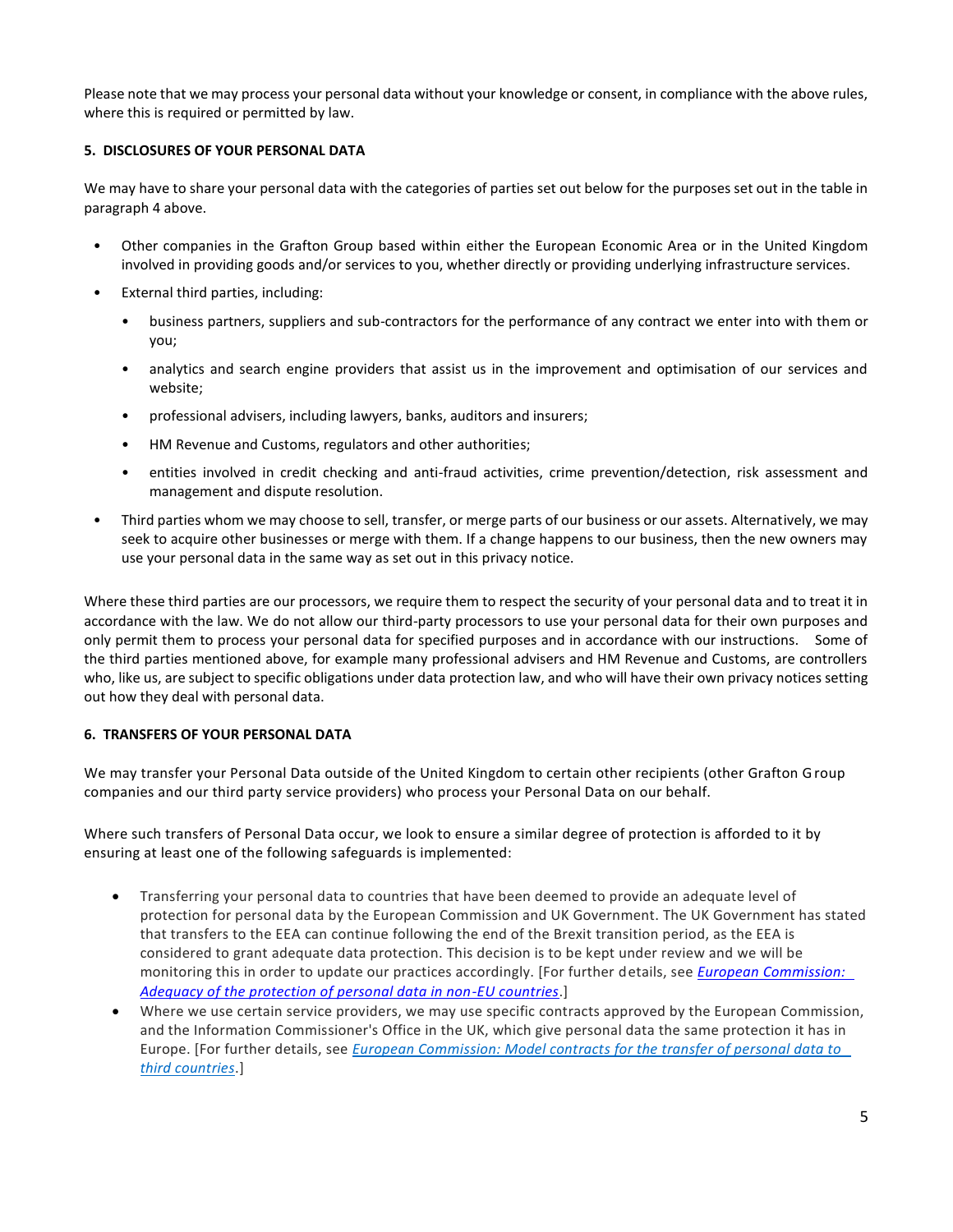• That an appropriate transfer agreement is put in place to protect your Personal Data and therefore the transfer does not occur without our prior written authority. If you would like to find out more about any such transfers, please contact our Data Protection Officer whose details are set out under Contact Details in this notice

Please *[Contact us](https://www.cpieuromix.com/contact-us/)* if you want further information on the specific mechanism used by us when transferring your personal data.

## **7. DATA SECURITY**

We have put in place appropriate security measures to prevent your personal data from being accidentally lost, used or accessed in an unauthorised way, altered or disclosed. In addition, we limit access to your personal data to those employees, agents, contractors and other third parties who have a business need to know. Processors we appoint will only process your personal data on our instructions and they are subject to a duty of confidentiality.

We have put in place procedures to deal with any suspected personal data breach and will notify you and any applicable regulator of a breach where we are legally required to do so.

## **8. DATA RETENTION**

## **HOW LONG WILL YOU USE MY PERSONAL DATA FOR?**

We will only retain your personal data for as long as necessary to fulfil the purposes we collected it for, including for the purposes of satisfying any legal, accounting, or reporting requirements.

To determine the appropriate retention period for personal data, we consider the amount, nature, and sensitivity of the personal data, the potential risk of harm from unauthorised use or disclosure of your personal data, the purposes for which we process your personal data and whether we can achieve those purposes through other means, and the applicable legal requirements.

In some circumstances you can ask us to delete your data: see "*Request erasure*" below for further information.

In some circumstances we may anonymise your personal data (so that it can no longer be associated with you) for research or statistical purposes in which case we may use this information indefinitely without further notice to you.

## **9. YOUR LEGAL RIGHTS**

Under certain circumstances, you have rights under data protection laws in relation to your personal data, which are set out below. If you wish to exercise any of the rights set out above, please contac[t dpo@cpieuromix.com.](mailto:dpo@cpieuromix.com)

You will not have to pay a fee to access your personal data (or to exercise any of the other rights). However, we may charge a reasonable fee if your request is clearly unfounded, repetitive or excessive. Alternatively, we may refuse to comply with your request in these circumstances.

We may need to request specific information from you to help us confirm your identity and ensure your right to access your personal data (or to exercise any of your other rights). This is a security measure to ensure that personal data is not disclosed to any person who has no right to receive it. We may also contact you to ask you for further information in relation to your request to enable us to deal with your request or to speed up our response.

We try to respond to all legitimate requests within one month. Occasionally it may take us longer than a month if your request is particularly complex or we have received a number of requests. In this case, we will notify you and keep you updated.